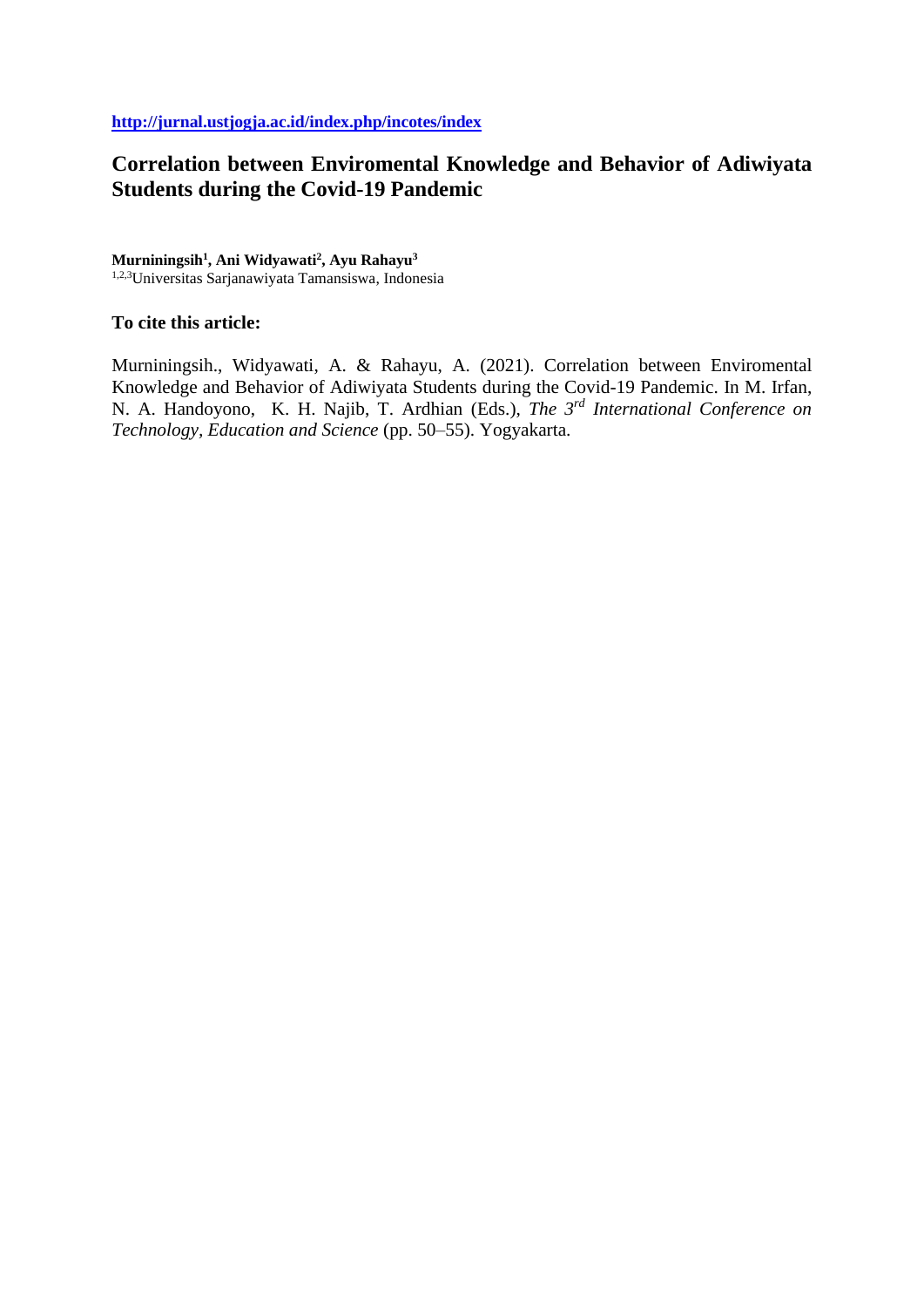InCoTES 2021 ISSN: 978-602-6258-14-4

# **Correlation between Enviromental Knowledge and Behavior of Adiwiyata Students during the Covid-19 Pandemic**

**Murniningsih<sup>1</sup> , Ani Widyawati<sup>2</sup> , Ayu Rahayu<sup>3</sup>** 1,2,3Universitas Sarjanawiyata Tamansiswa, Indonesia <sup>1</sup>murniningsih@ustjogja.ac.id

| <b>Article Info</b>                                                                                                      | <b>Abstract</b>                                                                                                                                                                                                                                                                                                                                                                                                                                                                                                                                                                                                                                                                                                                                                                |
|--------------------------------------------------------------------------------------------------------------------------|--------------------------------------------------------------------------------------------------------------------------------------------------------------------------------------------------------------------------------------------------------------------------------------------------------------------------------------------------------------------------------------------------------------------------------------------------------------------------------------------------------------------------------------------------------------------------------------------------------------------------------------------------------------------------------------------------------------------------------------------------------------------------------|
|                                                                                                                          | The State Elementary School of Bakalan Bantul Yogyakarta has received the<br>Adiwiyata National Level award in 2018. Conducting environment-based                                                                                                                                                                                                                                                                                                                                                                                                                                                                                                                                                                                                                              |
| <b>Keywords</b>                                                                                                          | learning in the Pandemic season is certainly a challenge, so knowledge insights<br>and actions towards environmental friendliness are not known with certainty.                                                                                                                                                                                                                                                                                                                                                                                                                                                                                                                                                                                                                |
| Adiwiyata school<br>Knowledge of<br>environmental pollution,<br>Environmentally friendly<br>behavior, Pandemic<br>Season | This study aims to determine the relationship between knowledge about<br>environmental pollution and environmentally friendly actions during the<br>pandemic season. Research respondents are high's grade students at SD N<br>Bakalan Bantul. This study uses a quantitative approach using a simple linear<br>regression test. Data collection techniques used in the form of tests,<br>questionnaires, and documentation. The conclusion of this study is that there is<br>no relationship between knowledge of environmental pollution of SD N<br>Bakalan Bantul students with a significant value of the calculation results of<br>0.572, but knowledge of environmental pollution possessed by students has a<br>positive influence on environmentally friendly actions. |
|                                                                                                                          | Keywords: Adiwiyata school, knowledge of environmental pollution,<br>environmentally friendly behavior, pandemic Season                                                                                                                                                                                                                                                                                                                                                                                                                                                                                                                                                                                                                                                        |

## **Introduction**

Enviromental issues are strategic issues in various interrelated fields. Extensive knowledge will be a tool to contribute to changing the environment for the better. Knowledge is all information obtained or possessed by humans (Mujib, 2019). The role of knowledge is very important because it serves as a competitive resource and those who have it will perform their role well (Ode & Ayavoo, 2020). A person who has knowledge of the environment and its problems as well as other actions towards the environment will consciously act with concern for the environment (Gifford & Nilsson, 2014). Its role is closely related to the behavior or character of a person that needs to be worked on earnestly through education. So that in character education there is an effort to develop oneself and the community (Indrawan, 2016).

Each institution is expected to contribute to a better environment. Schools have become one of the most important institutions in conducting environmental movements. Schools are able to open up insights into environmental management and increase environmental awareness to address broader environmental issues (Dasrita et al., 2015). The Indonesian government has awarded to schools that successfully implement the movement concerned about the environment. Schools that specialize in environmental management in the eight national standards of education (SNP) as a whole are directed environment -based. The movement to care for the environment is very easy to do before the pandemic season, Adiwiyata school designed many activities to prove that the school deserves the Adiwiyata award.

In 2018, Bakalan Bantul State Elementary School received the third ranked Adiwiyata award by the provincial government of the Special Region of Yogyakarta. In the pandemic school trouble for implementing a program based on the environment. Learning is almost entirely done online without any habits for students to directly care about the environment, so knowledge of environmental pollution is done online and environmental caring behavior is difficult to measure. Whereas the behavior of caring for the environment is very necessary for the environment to remain sustainable (Nurwidodo et al., 2020).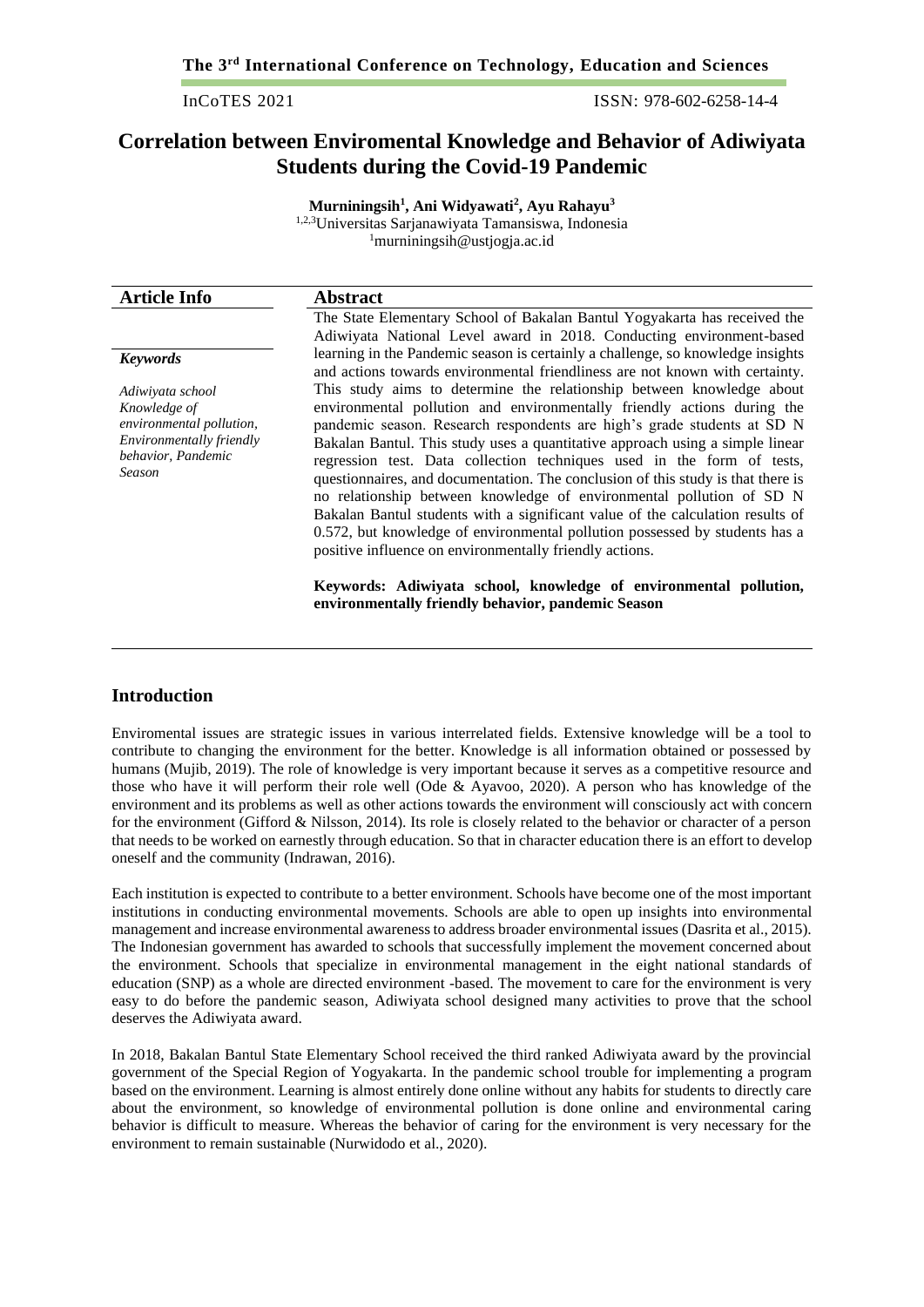How the relationship of environmental pollution knowledge learned online to the environmental caring behavior of students of SD N Bakalan Bantul is the purpose of this study. This research is useful to be a material for the implementation of learning in schools that received the Adiwiyata award, as a government consideration in determining the assessment of Adiwiyata, and to inspire teachers to conduct active, innovative and meaningful environment -based learning.

#### **Method**

This type of research is quantitative using a simple regression analysis that aims to collect information about the status associated with a symptom that is occurring at the time of the study. Simple regression analysis with independent sample t test with 95% confidence level aims to determine the relationship of environmental pollution knowledge (x) with environmentally friendly behavior (y). The application used in the analysis is SPSS version 22.

The population of this study is all high school students (grades 5 and 6) in SD N Bakalan Bantul Academic Year 2020/2021. The sample of this research is a saturated sample by using the entire population as a sample that is the whole of all high class students in SD N Bakalan Bantul with the assumption that the high class has fully gone through an environment -based learning process compared to the lower class.

Knowledge about the environment was measured using a test sheet instrument with multiple choice form, while environmentally friendly measures using a questionnaire instrument that has been adapted from the Central Statistics Agency (BPS) by taking six (6) indicators of environmentally friendly measures that include energy use, water use, use of transportation, waste management, and participation in environmental maintenance. The instrument before being tested was validated by an expert first. Expert opinion is very important in the development of instruments to know the relevance, truthfulness, and decide the extent to which items reflect the content domain (Z et al., 2020). To facilitate the distribution of instruments used online -based information technology by using google form. Theuse of this technology makes it easier for students to fill out instruments.

#### **Results and Discussion**

Development of environmental pollution knowledge instruments and environmentally friendly action questionnaires have been validated by experts. The instrument was developed by utilizing online -based information technology using *google forms*. The use of internet technology is very important to find respondents who are difficult to find and easily accessible populations in different places, able to store data and automate the management of human efforts by paying attention to the environment (Paul & Jeyaraj, 2019; Rodham & Gavin, 2006). This is very appropriate because the pandemic condition is still declared level 4 by the government so that the learning process is declared online and it will be very difficult if researchers meet one by one the respondents in their respective places.

Based on the assessment of the instrument expert, input was obtained to improve the instrument. Input from experts for the improvement of knowledge test instruments on environmental pollution included: (1) eliminating the word "in your opinion" replaced with a direct question sentence, and (2) replacing scientific words with simple words appropriate to the student's level of development.

The environmentally friendly behavior questionnaire instrument was calculated using a Likert scale. The Likert scale is very useful for measuring respondents 'responses in a tiered manner consisting of a series of statements about respondents' attitudes, values, internal circumstances, and assessments of their behavior or that of others in the study (Mellor & Moore, 2014). In using the Likert scale is not a choice of probability but the respondent must choose the appropriate one (Douven, 2018).

In Likert scale measurement, product quality levels are qualitatively on a scale of 5 (1 to 5) converted from the average score using ideal conversion guidelines (Widoyoko, 2016). Based on the assessment calculation results eco-friendly behavior questionnaire has good quality with an overall aspect score of 4.2 and is presented in Table 1. The expert input is descriptive for The improvement of the environmentally friendly behavior questionnaire consists of: (1) replacing the use of the word "You" with "I" (referring to students), (2) inserting components of indicators of environmentally friendly behavior that have been done in the school into the statement item, (3) replacing school -based action questions with statements of environmentally friendly actions in general, (4) the language used is simpler to make it easier for students, and (5) adding an indicator on natural disaster mitigation and changing some wording on the old indicators BPS indicators in 2014.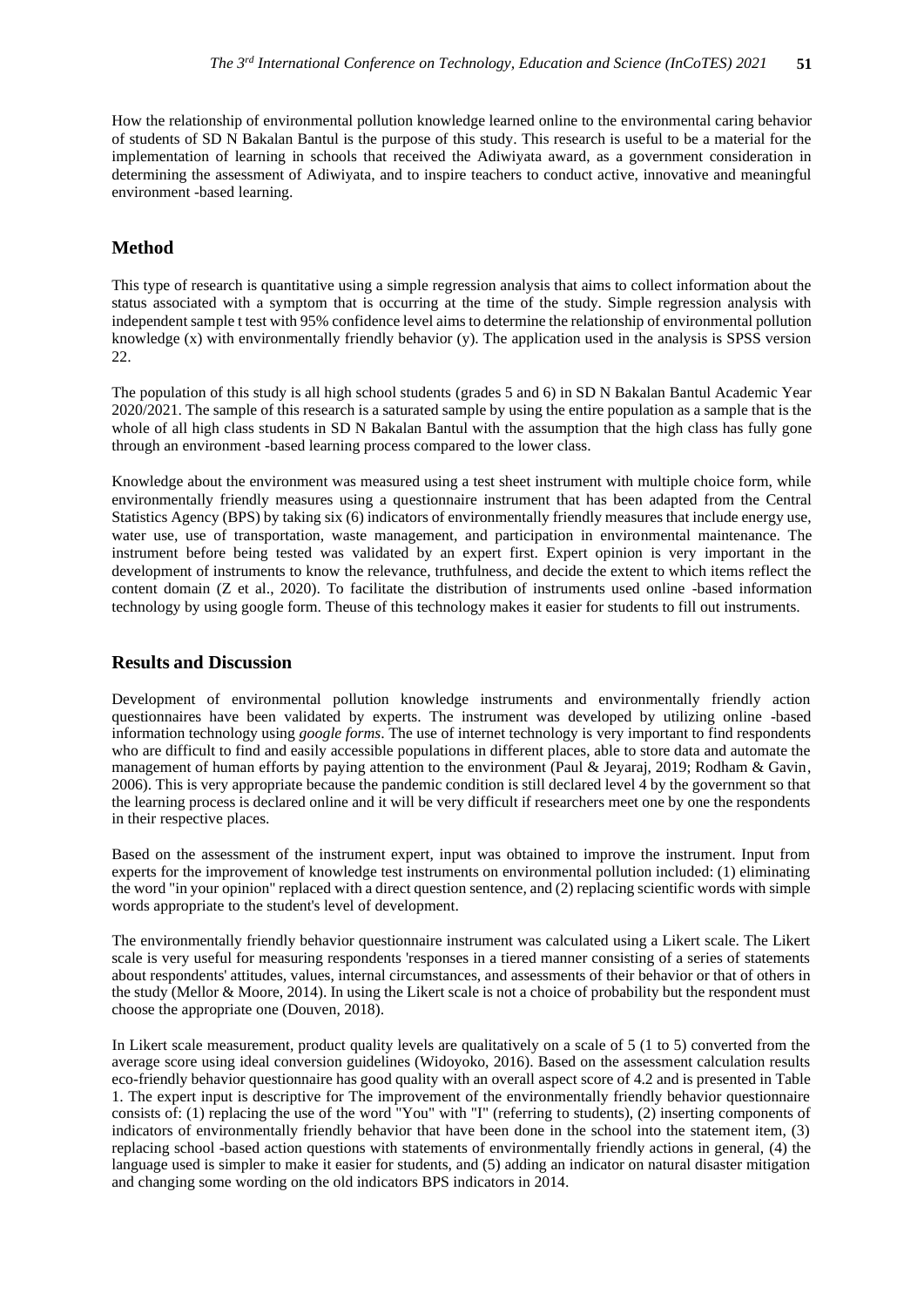| <b>Aspects</b>                             | Average | Oualitv   |
|--------------------------------------------|---------|-----------|
| Energy utilization                         | 4,2     | Good      |
| Water utilization                          | 4,3     | Very good |
| Transportation                             | 4,1     | Good      |
| Waste management                           | 4,3     | Very good |
| Participation in environmental maintenance | 4.3     | Very good |

|  | Table 1. Results of Quality Assessment of Environmentally Friendly Behavior Instrument |  |  |
|--|----------------------------------------------------------------------------------------|--|--|
|  |                                                                                        |  |  |

The revised instrument will be used for research by contacting the school and asking the school to distribute the questionnaire to students. Questionnaire distribution was conducted in August 2021. Based on the results of instrument distribution, 45 students who have submitted instrument feedback have been distributed with details of 12 students in class 5A, 12 students in class 5B, 13 students in class 6A, and 8 students in class 6B.

The following hypotheses will be presented about the relationship between knowledge of environmental pollution and environmentally friendly actions:

 $H<sub>1</sub>$ : there is an effect of knowledge about environmental pollution  $(X)$  on environmentally friendly actions (Y).

 $H<sub>0</sub>$ : there is an influence of knowledge about environmental pollution  $(X)$  on environmentally friendly actions (Y).

Proof of hypothesis with simple linear regression used independent sample t test with the provision if the value of sig. <0.05 then there is the influence of variable X on variable Y and vice versa.

Linear regression analysis through *independent sample t test* using prerequisite test that needs to be done that is first to do the test of normality (Table 2) and homogeneity (Table 3).

| Table 2. Data Normality Test Using One-Sample Kolmogorov-Smirnov Test |  |                                                                                                             |  |
|-----------------------------------------------------------------------|--|-------------------------------------------------------------------------------------------------------------|--|
|                                                                       |  | $\mathbf{H}$ , and a set $\mathbf{H}$ , and $\mathbf{H}$ and $\mathbf{H}$ and $\mathbf{H}$ and $\mathbf{H}$ |  |

|                                 |                       | UIIstanuaruizeu Kesiuuai |
|---------------------------------|-----------------------|--------------------------|
| N                               |                       | 45                       |
| Normal Parametersa              | Mean                  | .0000000                 |
|                                 | <b>Std. Deviation</b> | 12.60057677              |
| <b>Most Extreme Differences</b> | Absolute              | .111                     |
|                                 | Positive              | .111                     |
|                                 | Negative              | $-.092$                  |
| Kolmogorov-Smirnov Z            |                       | .746                     |
| Asymp. Sig. (2-tailed)          |                       | .635                     |
|                                 |                       |                          |

a. Test distribution is Normal.

Table 2 shows that the significance value of the calculation result is 0.635> 0.05 which means that the residual value is normally distributed so that it can be done using further analysis with linear regression

| Table 3. Test of Homogeneity of Variances |     |     |      |  |
|-------------------------------------------|-----|-----|------|--|
| <b>Levene Statistic</b>                   | df1 | df2 | Sig. |  |
| 7.865                                     |     | 88  | .006 |  |

Homogeneity test by levene method is shown in Table 3 and a significance value of 0.006 <0.005 is obtained so that it is known that the data variance is not the same (not homogeneous). The provisions of the prerequisite test are: (1) if the data are normally distributed and homogeneous, then the *independent sample t test* used equal variance assumed. Meanwhile, if the data is normally distributed but not homogeneous, then the *independent sample t test* used equal variance non assumed, and (2) if there is one of the data that is not normally distributed, then used non-parametric tests such as *mann-whitney u test* or *wilcoxon rank sum test*. Based on these provisions, it can be concluded that further analysis to determine the relationship between knowledge about environmental pollution with environmentally friendly actions of students of SD N Bakalan used *independent sample t test* by using equal variance non assumed.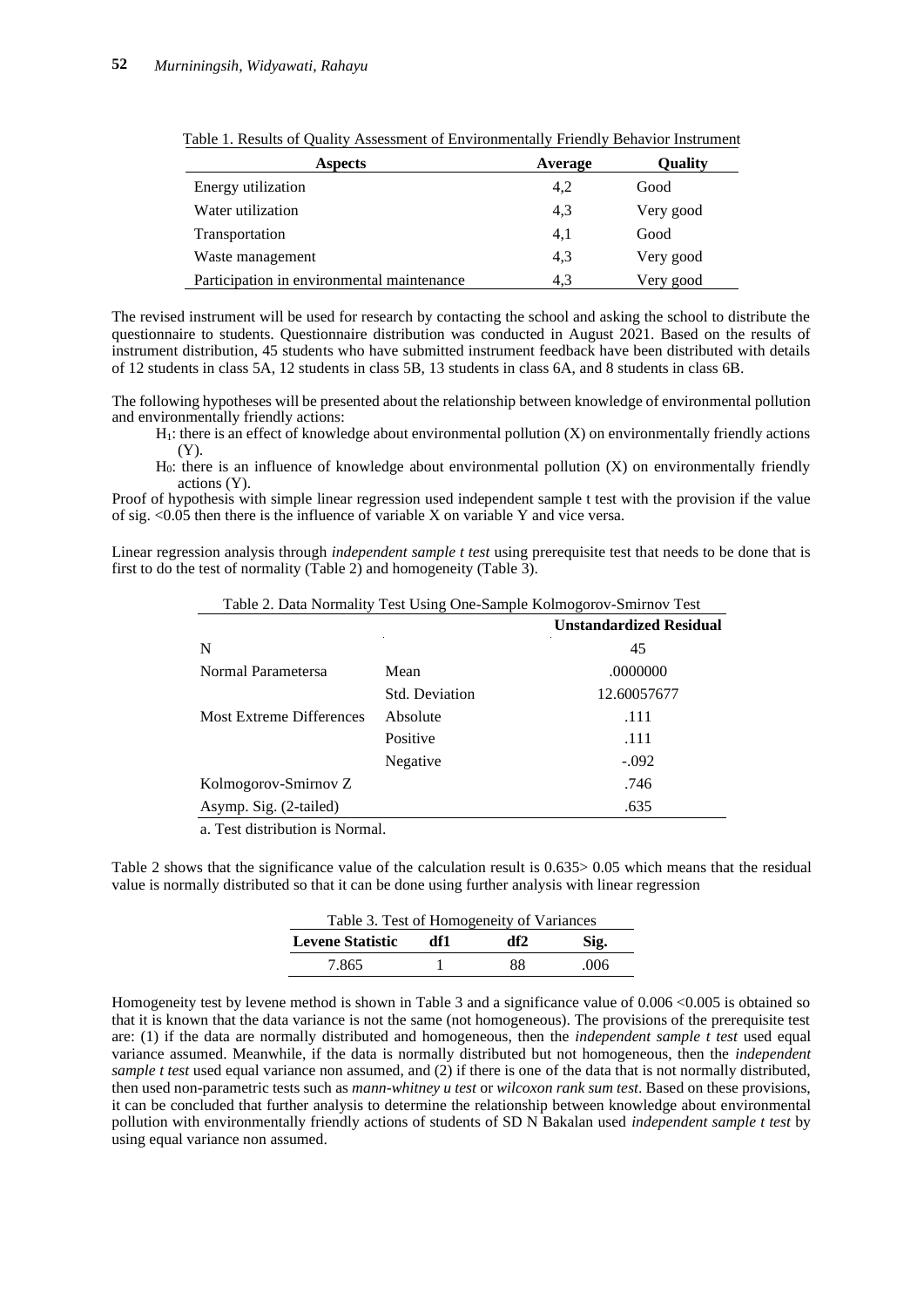| Table 4. Test results of independent sample t test |            |                       |    |                    |      |       |
|----------------------------------------------------|------------|-----------------------|----|--------------------|------|-------|
|                                                    | Model      | <b>Sum of Squares</b> | df | <b>Mean Square</b> | F    | Sig.  |
|                                                    | Regression | 52.720                |    | 52.720             | .324 | .572a |
|                                                    | Residual   | 6986.080              | 43 | 162.467            |      |       |
|                                                    | Total      | 7038.800              | 44 |                    |      |       |

a. Predictors: (Constant), Enviromental Knowledge

b. Dependent Variable: Environmentally Friendly Actions

Table 4 shows the significance value of test results of 0.572> 0.05, so it is concluded that there is no significant effect between the knowledge of environmental pollution possessed by students with environmentally friendly actions of students.

| Tabel 5. Coefficients |                           |                                              |                   |                                            |        |      |
|-----------------------|---------------------------|----------------------------------------------|-------------------|--------------------------------------------|--------|------|
| Model                 |                           | <b>Unstandardized</b><br><b>Coefficients</b> |                   | <b>Standardized</b><br><b>Coefficients</b> |        | Sig. |
|                       |                           | В                                            | <b>Std. Error</b> | Beta                                       |        |      |
|                       | (Constant)                | 63.304                                       | 6.090             |                                            | 10.395 | .000 |
|                       | Enviromental<br>Knowledge | .056                                         | .098              | .087                                       | .570   | .572 |

a. Dependent Variable: Environmentally Friendly Actions

The regression equation is made from a constant value of 63,304 and the environmental pollution knowledge value of 0.56:

 $y = a + bx$ 

 $y = 63.304 + 0.56x$ 

The meaning of the above equation is:

1. A constant of 63,304 means that the consistent value of the friendly action variable the neighborhood is 63,304. 2. The coefficient of X regression of 0.56 states that for each addition of 1% of the knowledge value of environmental pollution, the value of environmentally friendly measures increases by 0.56. The regression coefficient shows the direction of the influence of variable X on Y. This is because the value of the regression coefficient is positive. The

knowledge that students have should be directly proportional to the environmentally friendly actions. Environmentally friendly measures need to be stimulated in various ways both internally and externally. Internal stimuli are closely related to knowledge, attitudes, and values, while external factors are related to the norms and traditions of the family and social environment. Pandemic conditions have affected the internal and external conditions of students. The role of more learning done online and the lack of flexibility in social activities are factors that are likely to affect students' knowledge and actions. Learning in pandemic season is not only related to technological capabilities but also related to the increasing workload of students (Yani Supriani et al., 2020). Online learning makes students' energy more limited to do the tasks given by the teacher. The covid-19 pandemic condition increases students' anxiety to interact socially (Manurung & Siagian, 2020). The learning atmosphere when the pandemic is very different and the increased anxiety is even severe then it will affect the internal and external factors of the students.

#### **Conclusion**

Conclusion of this study is that there is no relationship between the knowledge of environmental pollution of students of SD N Bakalan Bantul which is the 3rd provincial level Adiwiyata school in 2018 with the significance value of the results calculation of 0.572, but the knowledge of environmental pollution possessed by students has a positive direction of influence on environmentally friendly actions.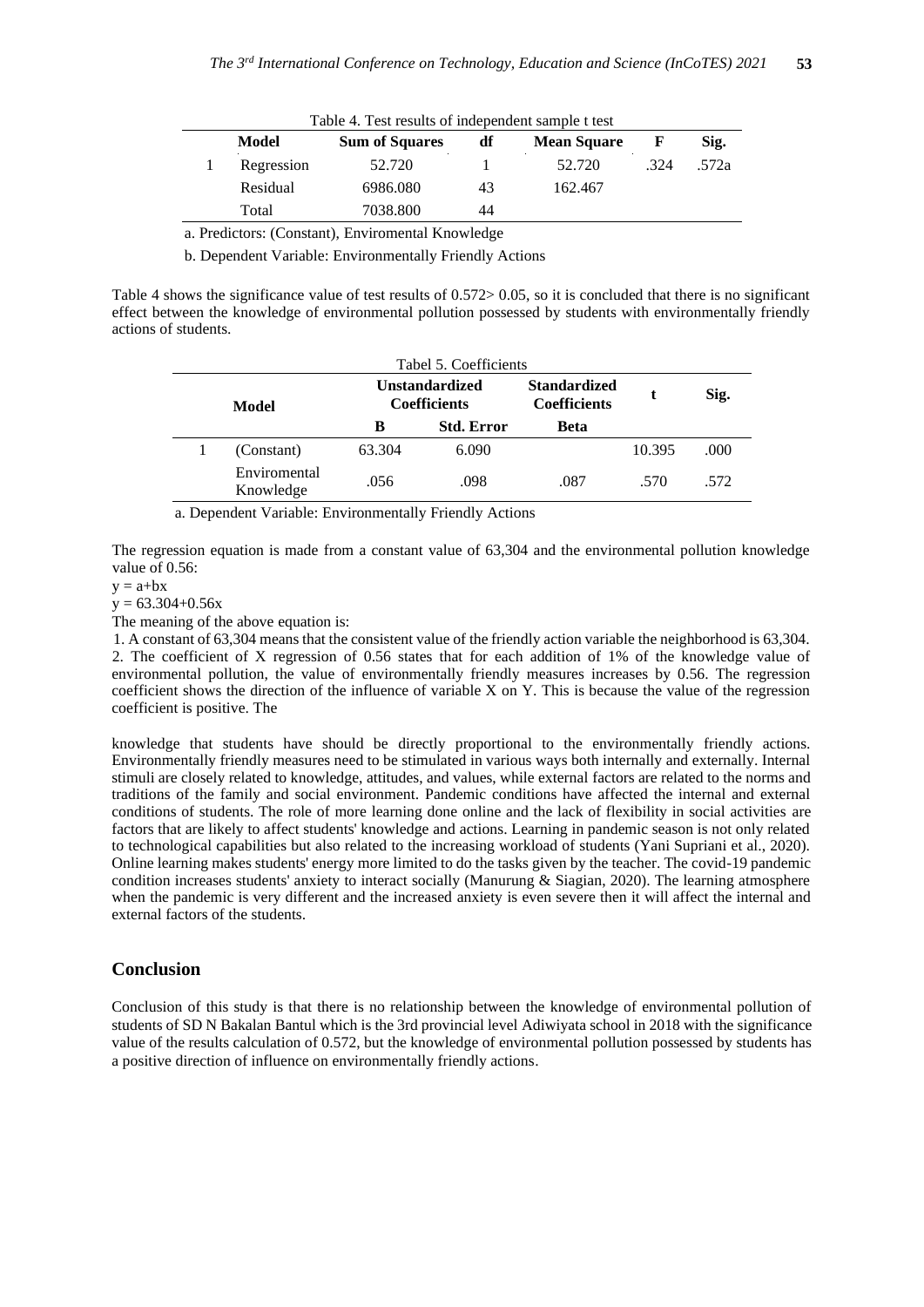## **Recommendations**

Some of the suggestions proposed in this study are:

- 1. There is a need for more intense action to increase knowledge and familiarity with various efforts so that an environmentally friendly culture, especially pandemics can be developed.
- 2. There is a need for curriculum adaptation efforts that are able to deliver schools maintain and improve the status of adiwiyata.
- 3. There is a need for further research to examine how adiwiyata schools adapt to pandemic conditions.

### **References**

- Dasrita, Y., Saam, Z., Amin, B., & Siregar, Y. I. (2015). Kesadaran Lingkungan Siswa Sekolah Adiwiyata. *Dinamika Lingkungan Indonesia*, *2*(1). https://doi.org/10.31258/dli.2.1.p.61-64
- Douven, I. (2018). A Bayesian perspective on Likert scales and central tendency. *Psychonomic Bulletin and Review*, *25*(3), 1203–1211. https://doi.org/10.3758/s13423-017-1344-2
- Gifford, R., & Nilsson, A. (2014). Personal and social factors that influence pro-environmental concern and behaviour: A review. In *International Journal of Psychology* (Vol. 49, Issue 3). https://doi.org/10.1002/ijop.12034
- Indrawan, I. (2016). Pendidikan Karakter Dalam Perspektif Islam. *Al-Afkar : Jurnal Keislaman & Peradaban*, *2*(1). https://doi.org/10.28944/afkar.v2i1.90
- Manurung, E., & Siagian, N. (2020). Hubungan Pengetahuan dengan Kecemasan Siswa SMA Swasta Advent Pematang Siantar terhadap Pandemi Covid-19. *Nursing Inside Community*, *3*(1), 8–14.
- Mellor, D., & Moore, K. A. (2014). The use of likert scales with children. *Journal of Pediatric Psychology*, *39*(3). https://doi.org/10.1093/jpepsy/jst079
- Mujib, A. (2019). Hakekat Ilmu Pengetahuan dalam Persfektif Islam. *Ri'ayah: Jurnal Sosial Dan Keagamaan*, *4*(01). https://doi.org/10.32332/riayah.v4i01.1504
- Nurwidodo, N., Amin, M., Ibrohim, I., & Sueb, S. (2020). The role of eco-school program (Adiwiyata) towards environmental literacy of high school students. *European Journal of Educational Research*, *9*(3). https://doi.org/10.12973/EU-JER.9.3.1089
- Ode, E., & Ayavoo, R. (2020). The mediating role of knowledge application in the relationship between knowledge management practices and firm innovation. *Journal of Innovation and Knowledge*, *5*(3). https://doi.org/10.1016/j.jik.2019.08.002
- Paul, A., & Jeyaraj, R. (2019). Internet of Things: A primer. *Human Behavior and Emerging Technologies*, *1*(1). https://doi.org/10.1002/hbe2.133
- Rodham, K., & Gavin, J. (2006). The Ethics of Using the Internet to Collect Qualitative Research Data. *Research Ethics*, *2*(3), 92–97. https://doi.org/10.1177/174701610600200303
- Widoyoko, E. P. (2016). Teknik Teknik Penyusunan Instrumen Penelitian. Yogyakarta. In *Yogyakarta: Pustaka Pelajar* (Vol. 15, Issue April).
- Yani Supriani, Giyanti, & Tb. Sofwan Hadi. (2020). Conjecturing Ability Dalam Pembelajaran Daring Masa Pandemi Covid-19. *INOMATIKA*, *2*(2), 161–169. https://doi.org/10.35438/inomatika.v2i2.201
- Z, R. P., Sari, R., Jumadi, J., & Ariswan, A. (2020). Pengembangan dan Validasi Instrumen Tes untuk Mengukur Keterampilan Menyelesaikan Masalah Peserta Didik SMA pada Pelajaran Fisika. *Jurnal Penelitian Pembelajaran Fisika*, *11*(1). https://doi.org/10.26877/jp2f.v11i1.3993